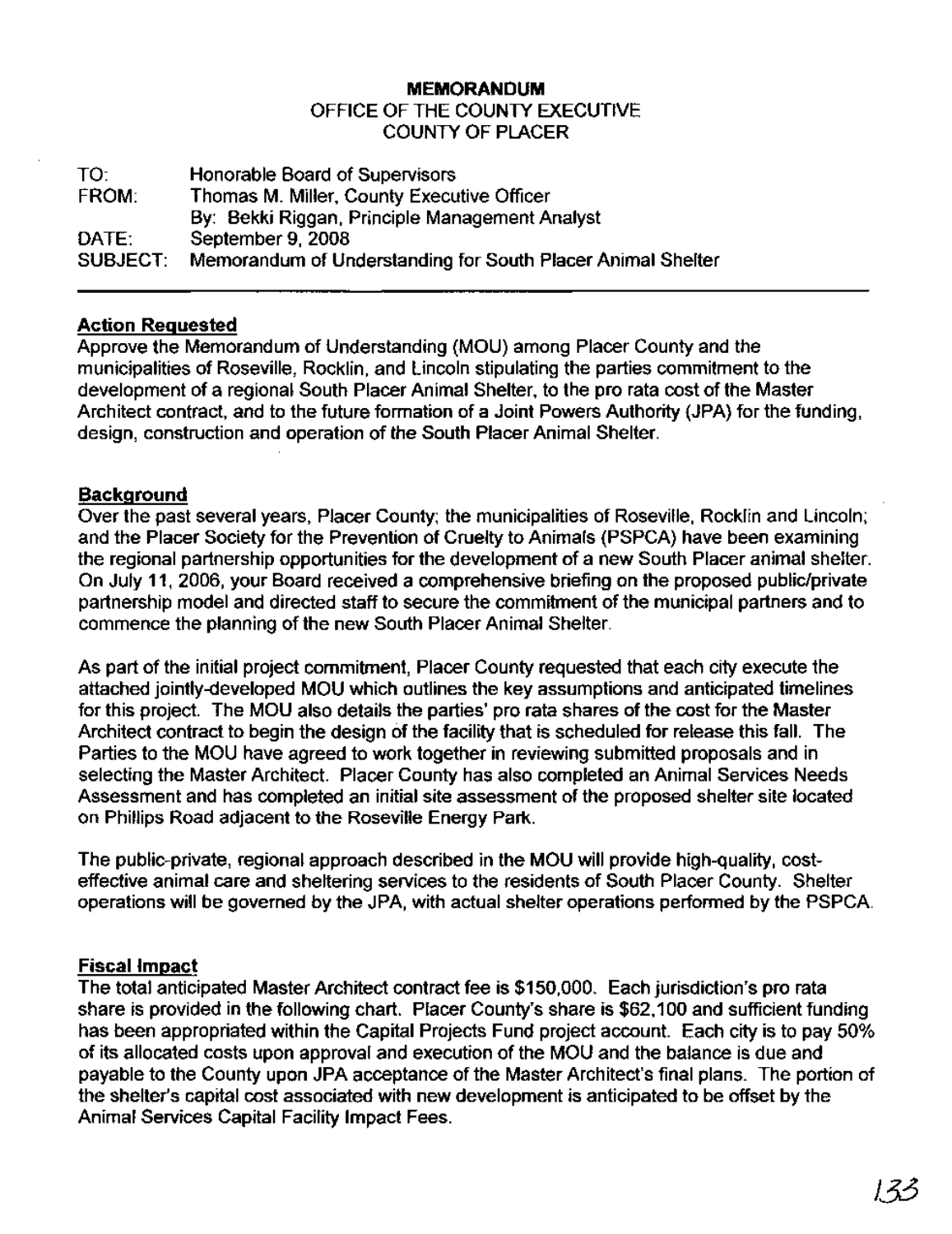| <b>Jurisdiction</b> | <b>Cost for Master</b><br><b>Architect Contract</b><br>(\$150,000) | <b>Total Anticipated</b><br><b>Master Architect</b><br><b>Contract Fee</b> | <b>First Payment</b><br>Amount |
|---------------------|--------------------------------------------------------------------|----------------------------------------------------------------------------|--------------------------------|
| <b>Roseville</b>    | 27%                                                                | \$40,500                                                                   | \$20,250                       |
| Rocklin             | 18%                                                                | \$27,000                                                                   | \$13,500                       |
| Lincoln             | 13.6%                                                              | \$20,400                                                                   | \$10,200                       |
| ** County           | 41.4%                                                              | \$62,100                                                                   | \$31,050                       |
| <b>TOTAL</b>        | 100%                                                               | \$150,000                                                                  | \$75,000                       |

 $\bar{z}$ 

 $\ldots$ 

 $\sim 10$ 

 $\mathcal{L}_{\mathcal{A}}$ 

\*\*The County share is based on the estimated number of residents of the unincorporated County who would be served by the shelter.

 $\mathcal{L}_{\mathcal{A}}$ 

 $\sim$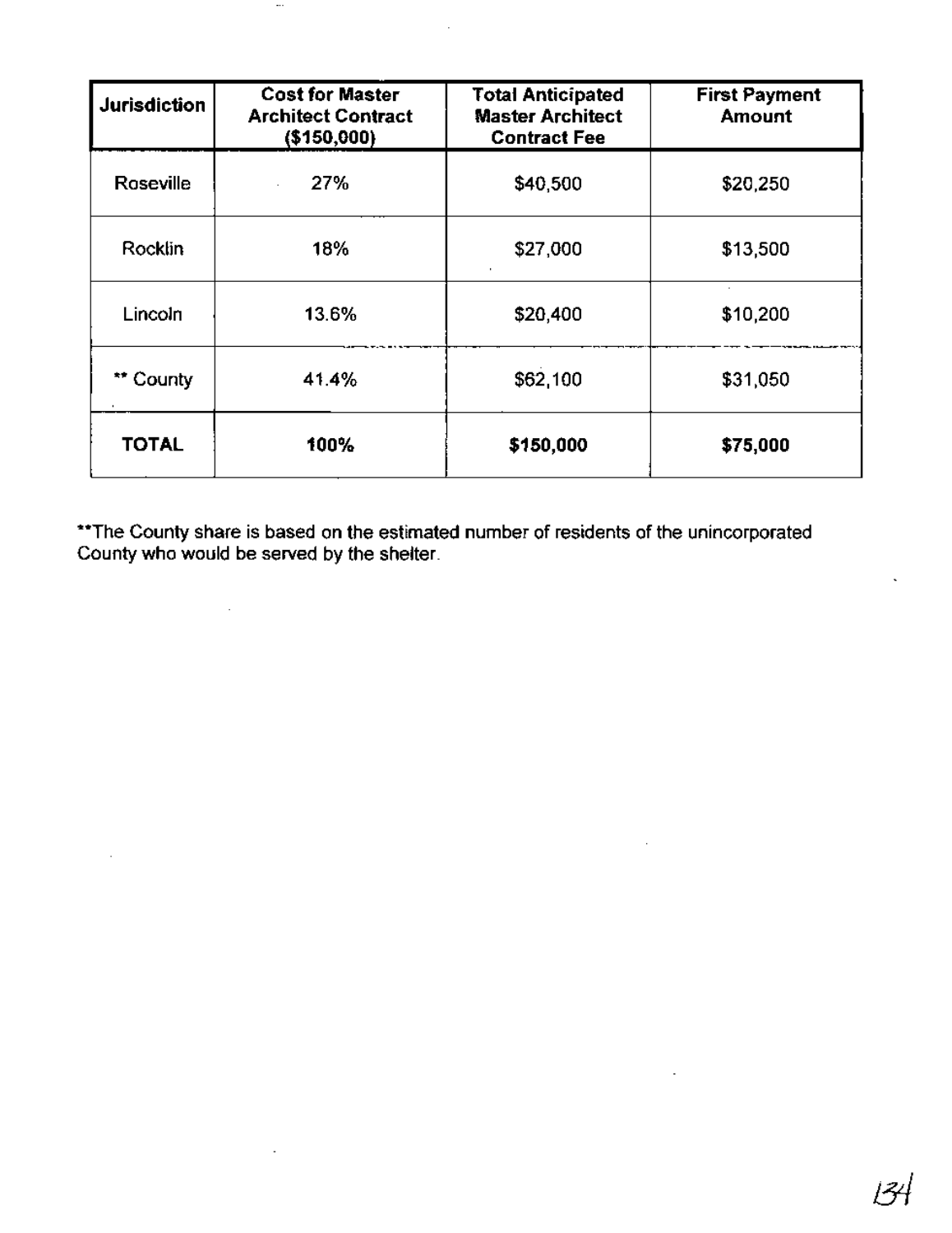# MEMORANDUM OF UNDERSTANDING FOR SOUTH PLACER ANIMAL SHELTER

 $\mathbf{a}$ 

This Agreement is entered into as of the 6th day of August, 2008, by and among the County of Placer ("County"), the City of Roseville ("Roseville"), the City of Rocklin ("Rocklin"), and the City of Lincoln ("Lincoln"), with respect to planning, funding, design, construction and operation of an animal shelter to serve south Placer County.

#### **RECITALS**

1. County, Roseville, Rocklin and Lincoln (collectively, the "Parties") acknowledge that the communities of south Placer County are in need of increased and improved facilities for animal shelter.

2. The Parties, collectively and individually, have developed certain information and assumptions regarding animal shelter needs and proposed methods to meet those needs, including but not limited to a Needs Assessment procured by County from George Miers in 2007. Additionally, County has completed initial assessments of two potential animal shelter sites, has developed several tentative cost and shelter utilization estimates, and has provided the other Parties with the information so obtained.

3. The Parties intend to undertake to address south Placer County animal shelter needs for their mutual benefit.

#### AGREEMENT

1. The Parties agree to work together and meet as necessary in order to negotiate and accomplish the formation of a joint powers authority (JPA) for the animal shelter. The Parties intend that, through negotiation for formation of the JPA, they will resolve issues including, but not limited to, funding, allocation of costs, roles and responsibilities, and timelines for performance.

2. Upon approval and execution of this Agreement by all of the Parties, County shall issue a request for proposals for a Master Architect for the project. The Parties agree to mutually cooperate in the review of the proposals and selection of the Master Architect Upon selection, County shall enter into a contract with Master Architect to design the project.

3. Upon approval and execution of this Agreement, Roseville, Rocklin and Lincoln (the "Cities") shall each pay to County a portion of the anticipated Master Architect fee, shown as the First Payment Amount in the following table. County's share shall be as shown. The balance of each City's allocated share shall be due and payable to County upon JPA acceptance of the Master Architect's final plans.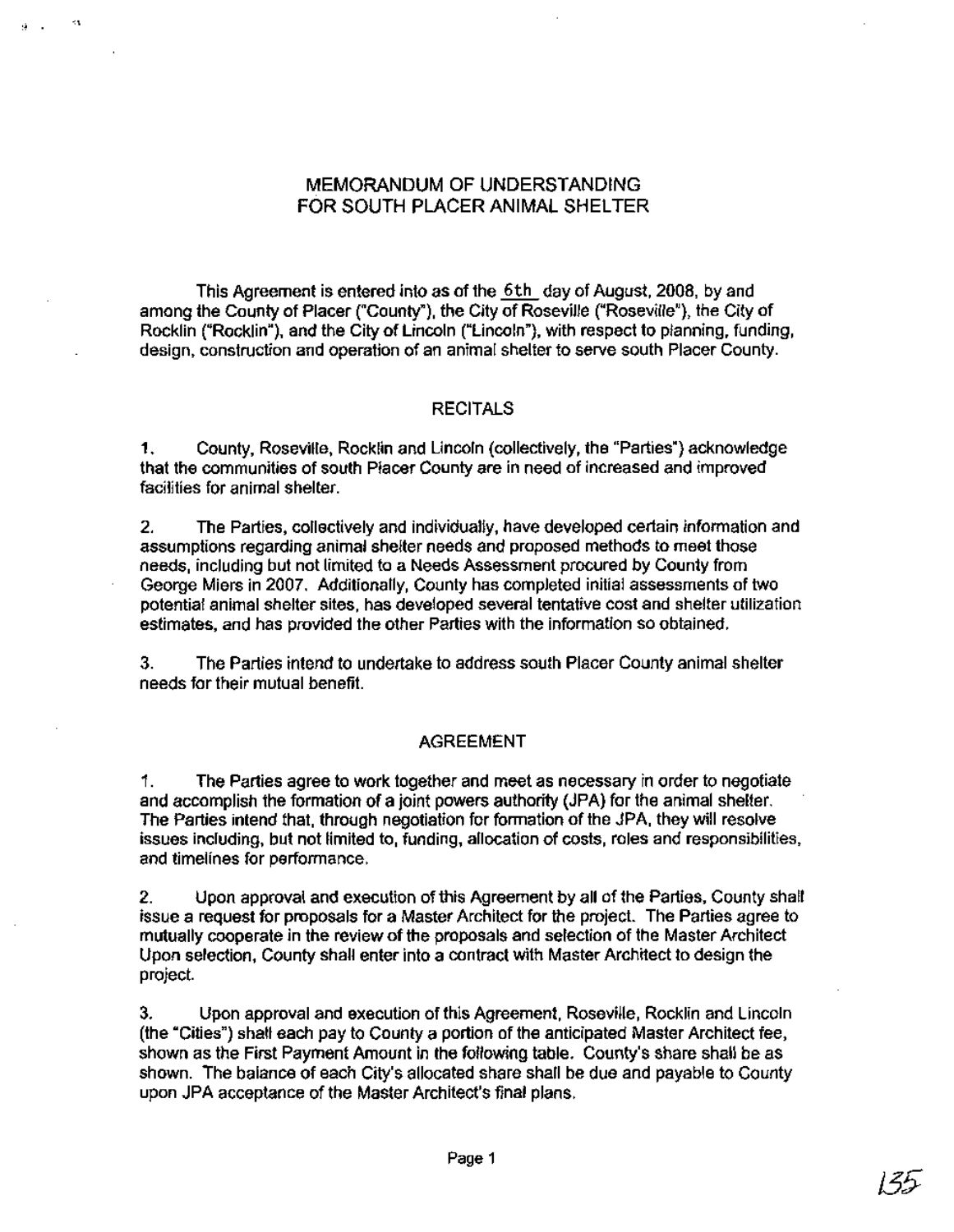| <b>Jurisdiction</b> | <b>Percentage of Cost</b><br>for Master Architect<br>Contract (\$150,000) | <b>Total Anticipated</b><br><b>Master Architect</b><br><b>Contract Fee</b> | <b>First Payment</b><br><b>Amount</b> |
|---------------------|---------------------------------------------------------------------------|----------------------------------------------------------------------------|---------------------------------------|
| Roseville           | 27%                                                                       | \$40,500                                                                   | \$20,250                              |
| Rocklin             | 18%                                                                       | \$27,000                                                                   | \$13,500                              |
| Lincoln             | 13.6%                                                                     | \$20,400                                                                   | \$10,200                              |
| "County             | 41.4%                                                                     | \$62,100                                                                   | \$31,050                              |
| <b>TOTAL</b>        | 100%                                                                      | \$150,000                                                                  | \$75,000                              |

\*\* County share is based on estimated number of residents of unincorporated County who would be served by the shelter.

4. County's understanding of the Parties' tentative agreement for the project is set forth in Attachment A, "Key Assumptions for the South Placer Animal Shelter, July 1, 2008," and is based on discussions conducted among staff of the Parties to date. The terms set forth in Attachment A, and all remaining terms, shall be subject to discussion and negotiation among the Parties as they proceed toward formation of the JPA and planning and implementation of the project.

5. The Parties intend that negotiations should be directed toward meeting the following timeline, to the extent feasible:

| • Development of the Joint Powers Authority/Agreement Fall 2008 |  |
|-----------------------------------------------------------------|--|
|                                                                 |  |
|                                                                 |  |
|                                                                 |  |
|                                                                 |  |

6. General Provisions:

..

 $\Lambda_{\rm s}$ 

- 6.1. Any amendments to this Agreement must be in writing and executed by all Parties.
- 6.2. This instrument and any attachment hereto constitute the entire agreement among the Parties conceming the subject matter hereof.
- 6.3. This Agreement may be executed in counterparts and each of which, when duly executed, shall constitute an original.
- 6.4. The drafting of this Agreement has been a joint effort by the Parties and shall not be deemed prepared or drafted by anyone of the Parties.

IN WITNESS WHEREOF, the County of Placer has authorized the execution of this Agreement by its County Executive Officer under the authority of Resolution No. **\_\_\_\_, adopted by the Board of Supervisors of the County of Placer on the Legality** of .2008; and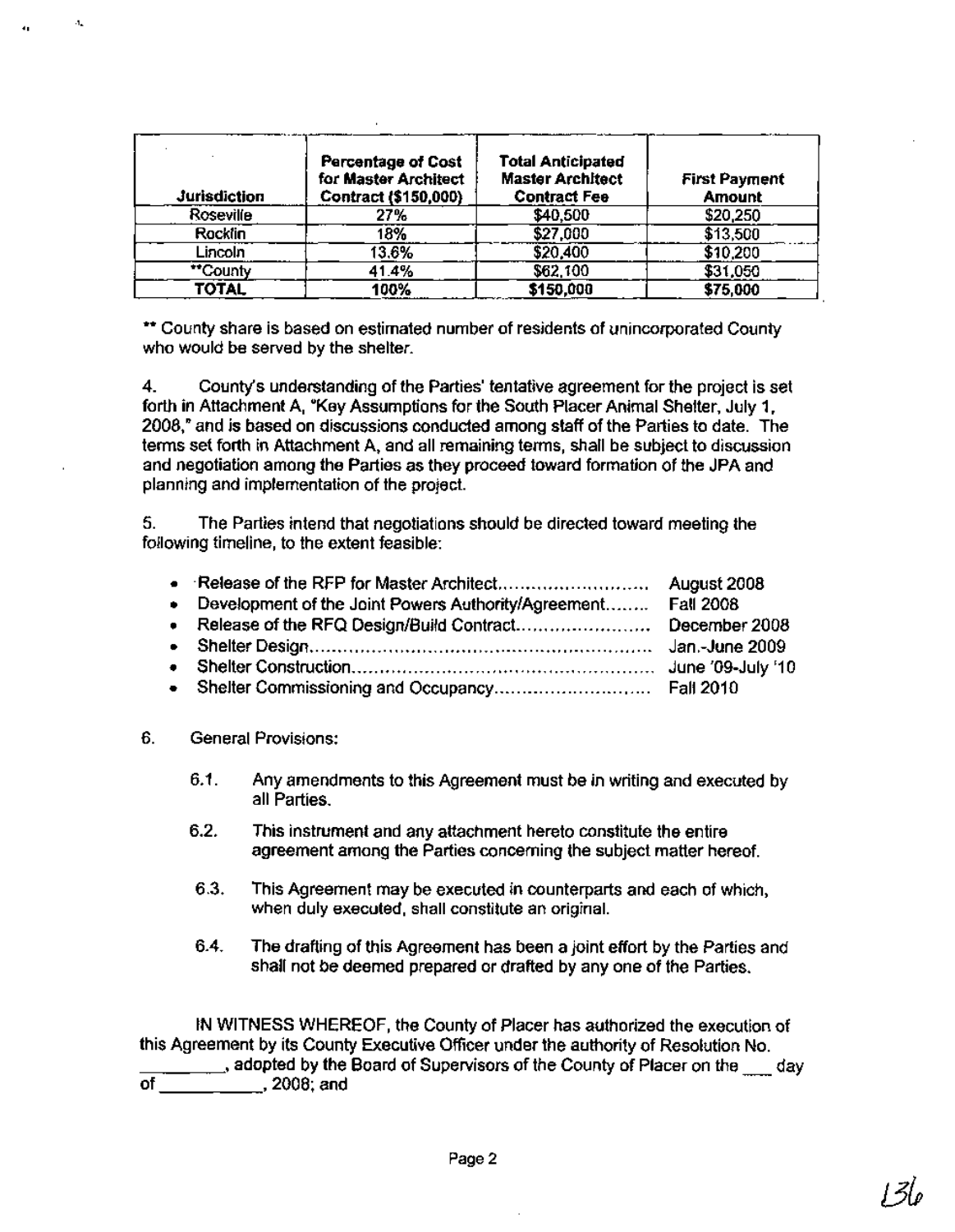IN WITNESS WHEREOF, the City of Roseville, a municipal corporation, has authorized the execution of this Agreement in duplicate by its City Manager and attested to by its City Clerk under the authority of Resolution No.  $08-394$ , adopted by the Council of the City of Roseville on the 6th day of August , 2008; and

IN WITNESS WHEREOF, the City of Rocklin, a municipal corporation, has authorized the execution of this Agreement in duplicate by its City Manager and attested to by its City Clerk under the authority of Resolution No. \_\_\_\_\_\_\_\_\_, adopted by the Council of the City of Rocklin on the \_\_\_ day of \_\_\_\_\_\_\_\_\_\_\_, 2008; and

IN WITNESS WHEREOF, the City of Lincoln, a municipal corporation, has authorized the execution of this Agreement in duplicate by its City Manager and attested to by its City Clerk under the authority of Resolution No.  $\frac{1}{2008}$ , adopted by the Council of the City of Lincoln on the day of Council of the City of Lincoln on the \_\_\_ day of \_\_\_\_\_\_\_\_\_\_\_

COUNTY OF PLACER

.,

Chairman, Board of Supervisors

Date: \_

CITY OF LINCOLN

 $\sim$ 

City Manager, City of Lincoln

Date: \_

CITY OF ROCKLIN

City Manager, City of Rocklin

Date: \_

CITY OF ROSEVILLE City Manager, City of Roseville

 $D_{\text{a}_1}$   $\bigotimes \qquad 1 \leq \qquad \bigotimes$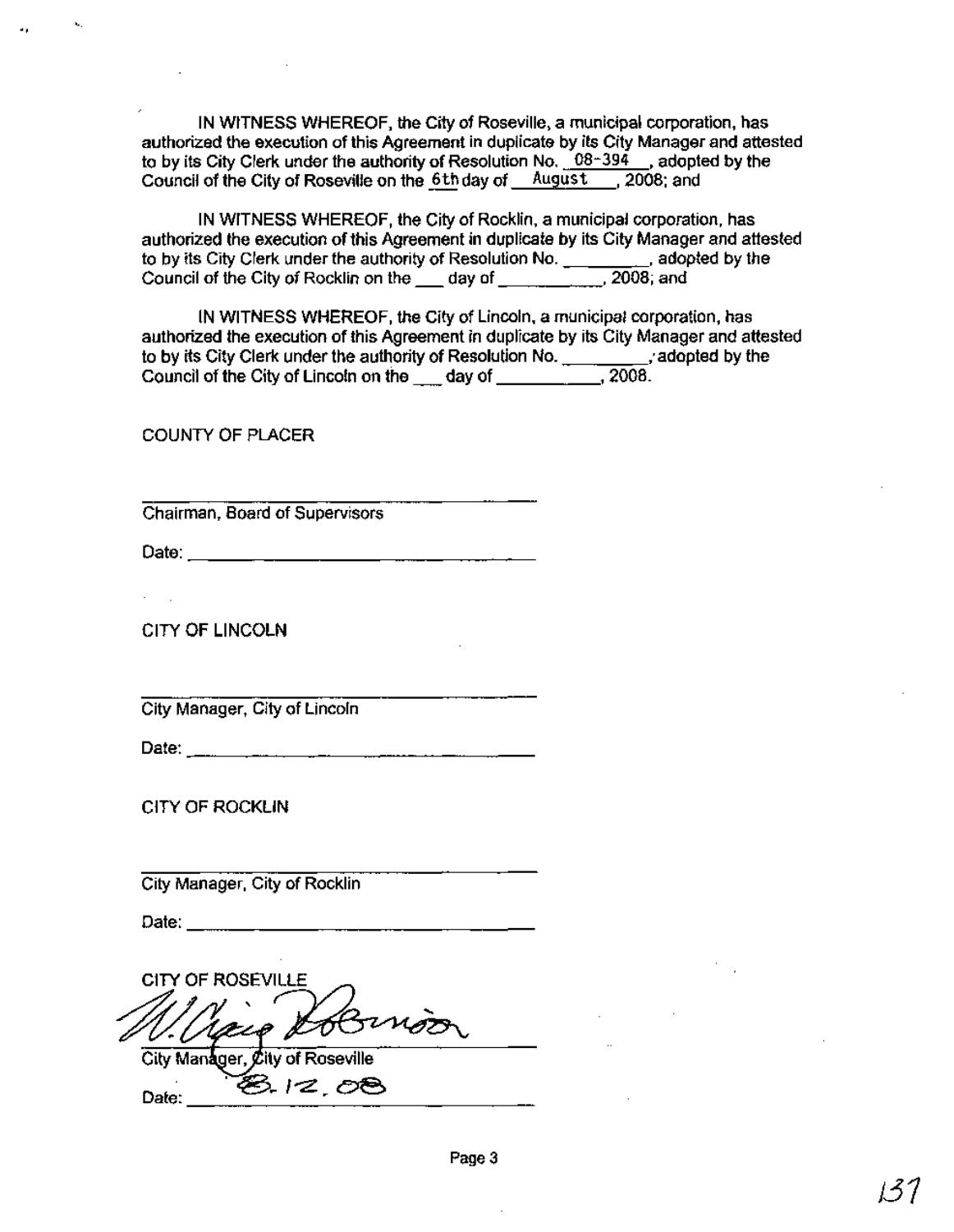Approved as to form: Office'of Roseville City Attorney

 $\sim$ 

 $\bullet$  1

Roseville Cuy Afton Date:

Approved as to form: Office of Rocklin City Attorney

Rocklin City Attorney

Date: \_

\_\_\_\_\_\_\_\_\_\_\_\_\_\_\_\_\_\_\_\_\_\_\_\_

the contract of the contract of the contract of the contract of the contract of the contract of the contract of

Approved as to form: Lincoln City Attorney

Lincoln City Attorney

Date: \_

Approved as to form: Office of Placer County Counsel

Placer County Counsel

Date: \_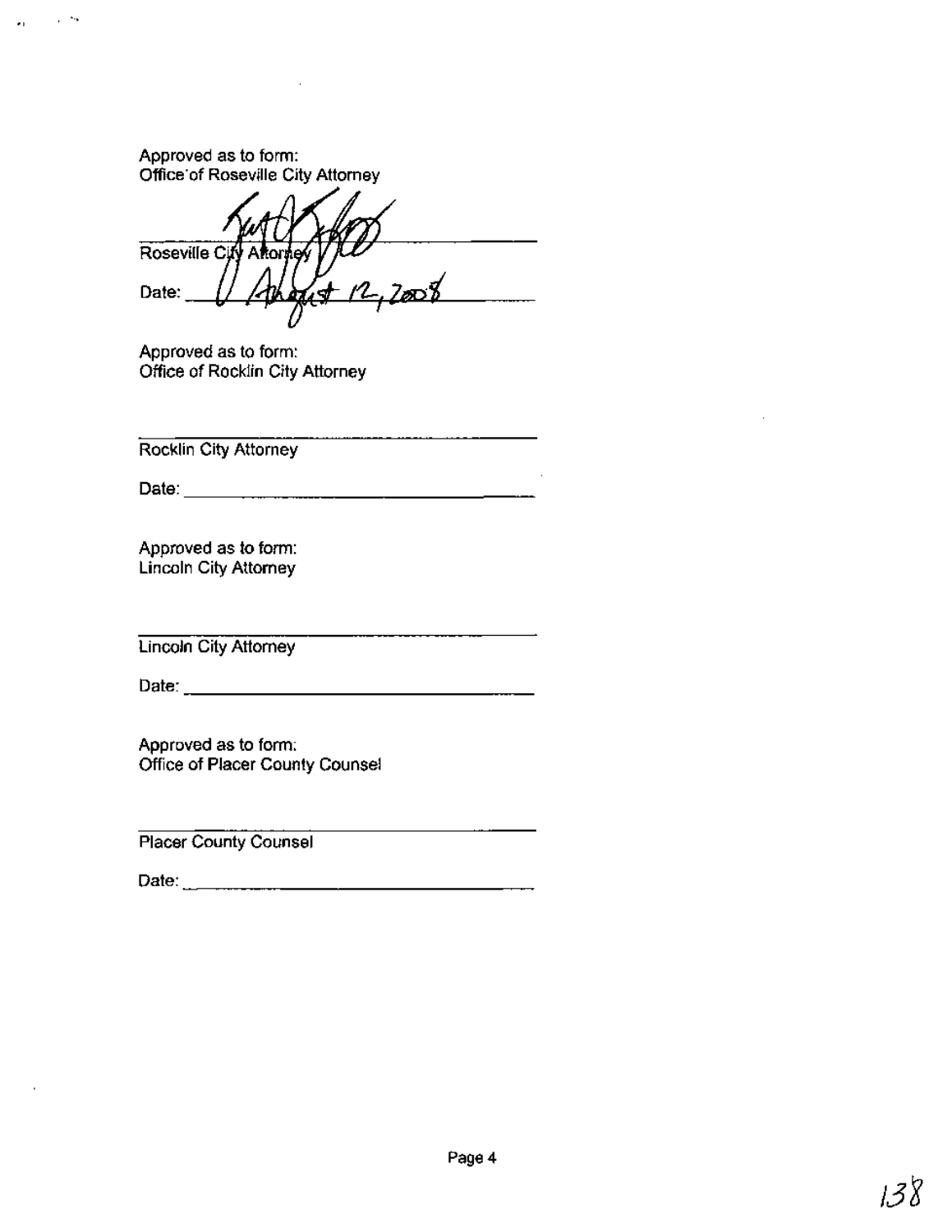#### RESOLUTION NO. 08-394

#### APPROVING A MEMORANDUM OF UNDERSTANDING BETWEEN THE CITY OF ROSEVILLE, COUNTY OF PLACER, CITY OF ROCKLIN AND CITY OF LINCOLN AND AUTHORIZING THE CITY MANAGER TO EXECUTE IT ON BEHALF OF THE CITY OF ROSEVILLE AND AUTHORIZING PAYMENT TO PLACER COUNTY FOR MASTER ARCHITECT FEES

WHEREAS, the Placer County Board of Supervisors authorized a plan for the County to replace the Auburn animal shelter and to build a second shelter in cooperation with the Cities of Roseville, Rocklin and Lincoln, to serve the growing south county population; and

WHEREAS, Placer County is requesting that the Cities of Roseville, Rocklin and Lincoln confirm their intent to participate in the project by entering into a Memorandum of Understanding; and

WHEREAS, this memorandum affirms the City's intent to participate with Placer County and the Cities of Rocklin and Lincoln in negotiating and bringing forward for subsequent approval the creation of a joint powers authority and other actions necessary for the building and operation of a South Placer animal control shelter; and

WHEREAS, the memorandum of understanding for the South Placer Animal Shelter, between the City of Roseville, County of Placer, City of Rocklin and City of Lincoln, has been reviewed by the City Council; and

NOW, THEREFORE, BE IT RESOLVED by the Council of the City of Roseville that said memorandum is hereby approved substantially in the form attached, subject to modification as approved by the City Attorney, and that the City Manager is authorized to execute it on behalf of the City of Roseville.

PASSED AND ADOPTED by the Council of the City of Roseville this  $6<sub>th</sub>$  day of August  $,20^{08}$  by the following vote on roll call:

AYES COUNCILMEMBERS: Allard, Garcia, Roccucci, Garbolino, Grav

NOES COUNCILMEMBERS: None

ABSENT COUNCILMEMBERS: None

ATTEST:

, <.

The foregoing last ument is a correct copy<br>The foregoing last ument is a correct copy<br>City Clerk<br>City Clerk

of the original on file in this office.

ATTF:ST: , City Clerk of the City **of** Roseville, Californ**ia**